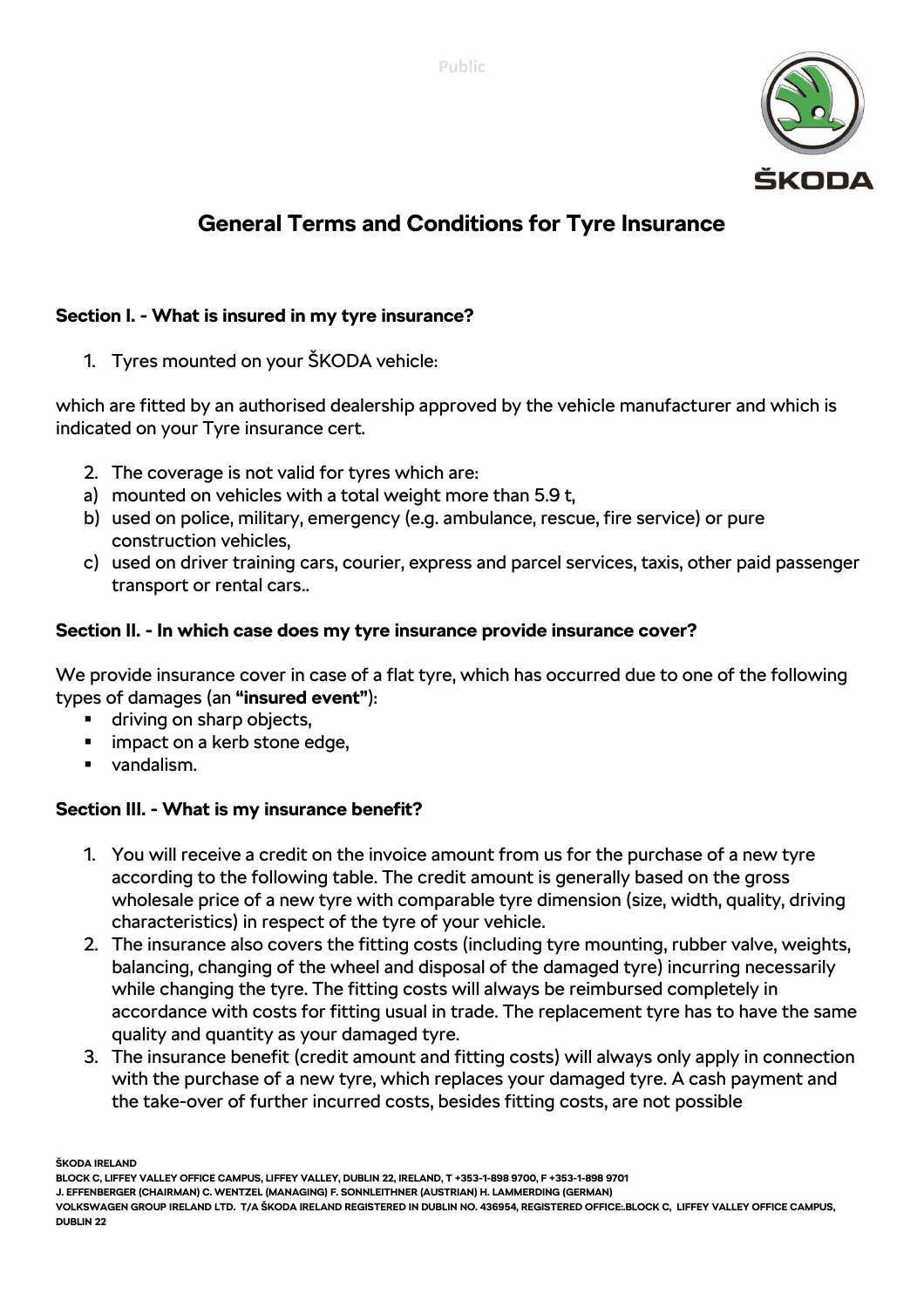

Reimbursement grid:

| number of expired months from purchase<br>date of your tyres | $0 - 12$ | $>12 - 24$ |
|--------------------------------------------------------------|----------|------------|
| 1.) credit amount                                            | 100%     | 75%        |
| 2.) fitting costs                                            | 100%     | $100\%$    |

### **Section IV. - What is not covered?**

- 1. No cover exists for:
- 2. Rims;
- 3. Non-damaged tyres (e.g. replacement due to axial change);
- 4. Labour costs, besides fitting costs as mentioned under Section III.;
- 5. Losses, as a result of wear and tear (incl. e.g. saw tooth formation, flat spots caused by braking) or accidents;
- 6. Losses which are caused intentionally or due to gross negligence;
- 7. Losses, for which a third party is liable to assume responsibility for payment or which are remedied within the framework of a granted guarantee or goodwill; this does not refer to damages caused by vandalism.
- 8. Losses, which are caused by driving on non-public or non-official roads;
- 9. Losses with a causal connection to the fact that
	- a) there were false chassis settings;
	- b) the tyre was not used with the air pressure stipulated in the operating instructions of the motor vehicle and/or that stipulated by the tyre manufacturer;
- 10. Losses by misuses of the vehicle, negligent action (e.g. automotive contests)
- 11. Losses by fire, explosions or natural disasters.

## **Section V. - Where does my Insurance cover exist?**

You have insurance cover in the following European countries:

Albania, Andorra, Austria, Belarus, Belgium, Bosnia-Herzegovina, Bulgaria, Croatia, Cyprus, Czech Republic, Denmark, Estonia, Finland, France (without overseas territories), Germany, Greece, Hungary, Iceland, Ireland, Italy, Kazakhstan (the European part up to Urals), Kosovo, Latvia, Liechtenstein, Lithuania, Luxembourg, Republic of North Macedonia, Malta, Moldova, Monaco, Montenegro, the Netherlands (without Overseas Territories), Norway, Poland, Portugal, Romania, Russia (the European part up to Urals), San Marino, Serbia, Slovakia Republic, Slovenia, Spain, Sweden, Switzerland, Turkey (the European part), United Kingdom (incl. Gibraltar, Guernsey, Jersey, Isle of Man, without overseas territories), Ukraine, Vatican City.

**ŠKODA IRELAND**

**BLOCK C, LIFFEY VALLEY OFFICE CAMPUS, LIFFEY VALLEY, DUBLIN 22, IRELAND, T +353-1-898 9700, F +353-1-898 9701**

**J. EFFENBERGER (CHAIRMAN) C. WENTZEL (MANAGING) F. SONNLEITHNER (AUSTRIAN) H. LAMMERDING (GERMAN)** 

**VOLKSWAGEN GROUP IRELAND LTD. T/A ŠKODA IRELAND REGISTERED IN DUBLIN NO. 436954, REGISTERED OFFICE:.BLOCK C, LIFFEY VALLEY OFFICE CAMPUS, DUBLIN 22**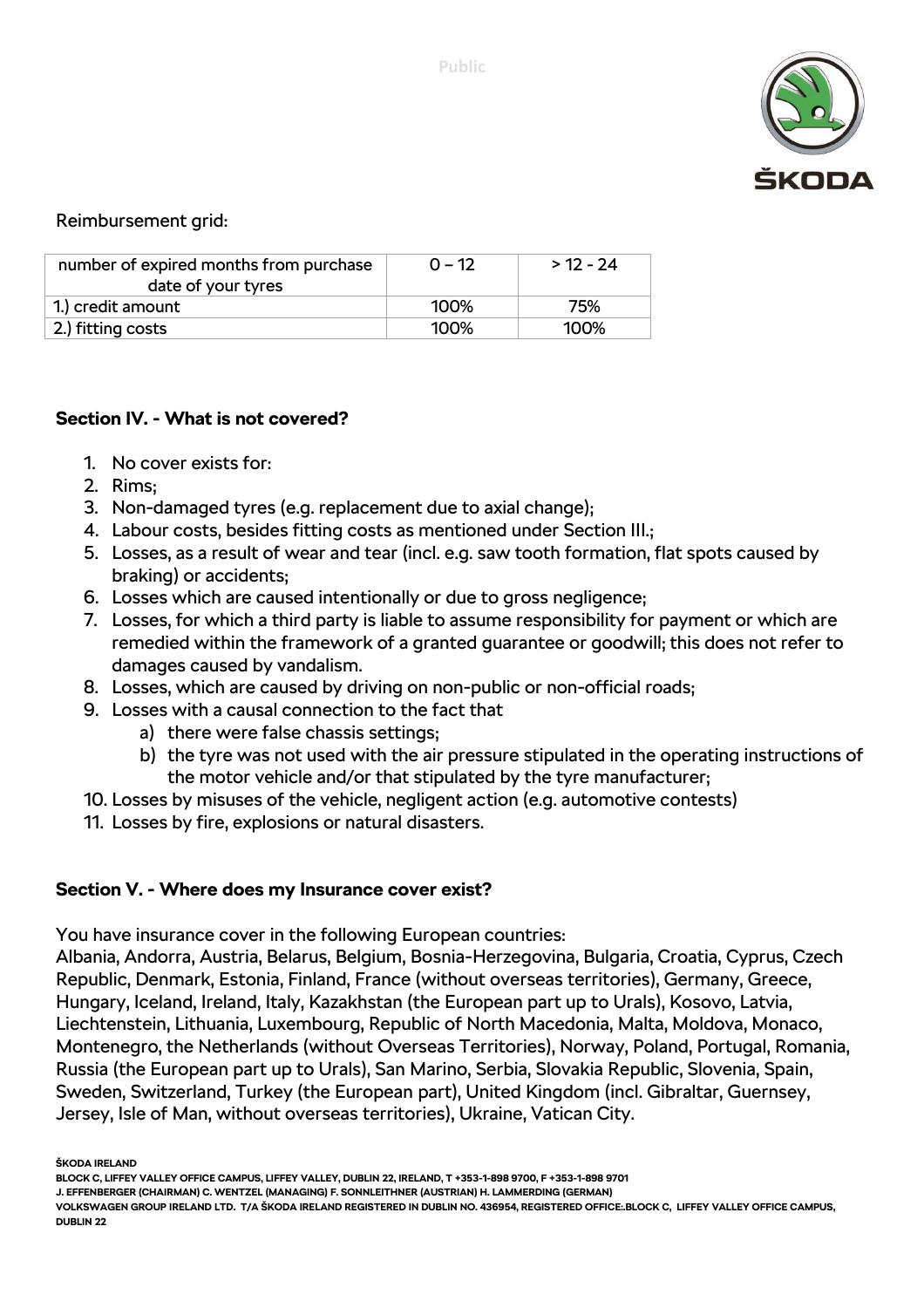

## **Section VI. - Who is the Beneficiary?**

The Beneficiary is the "person who is legitimately in possession of the vehicle and the corresponding proof of insurance.

### **Section VII. - Which obligations do I have after occurrence of an insured event?**

- 1. After the occurrence of an insured event in Ireland you are obliged to report it immediately and to hand over
- $\blacksquare$  the damaged tyre
- additionally in the event of vandalism, a copy of the police report

to your authorized workshop approved by the vehicle manufacturer.

- 2. If the insured event occurs in another European country, you may buy a replacement tyre there and have to fulfil the following obligations:
	- a. take a picture of the damaged tyre and get a confirmation of the type of damage from the workshop there
	- b. once you are back in Ireland, please hand over
- $\blacksquare$  the evidence listed under lit a) above
- the invoice for the replacement tyre, in case the amount was disbursed by you
- additionally in the event of vandalism, a copy of the police report

to your authorized workshop approved by the vehicle manufacturer. Once you have completed the steps listed at VII, paragraph 2, you will receive your insurance benefit at your respective workshop in Ireland.

#### **Section VIII. - Which consequences does the breach of obligations have?**

- 1. You will lose your insurance cover if you willfully breach the stated obligations.
- 2. In case of gross negligence, we can reduce the payment in line with the severity of your fault. This will not apply if you prove that you did not breach the obligations by gross negligence.
- 3. Your insurance cover will continue to exist if you prove that the breach of obligation was neither the cause for the occurrence or the determination of the insured event, nor for the determination or the scope of our payment. This will not apply with fraudulent intent.

**ŠKODA IRELAND**

**BLOCK C, LIFFEY VALLEY OFFICE CAMPUS, LIFFEY VALLEY, DUBLIN 22, IRELAND, T +353-1-898 9700, F +353-1-898 9701**

**J. EFFENBERGER (CHAIRMAN) C. WENTZEL (MANAGING) F. SONNLEITHNER (AUSTRIAN) H. LAMMERDING (GERMAN)** 

**VOLKSWAGEN GROUP IRELAND LTD. T/A ŠKODA IRELAND REGISTERED IN DUBLIN NO. 436954, REGISTERED OFFICE:.BLOCK C, LIFFEY VALLEY OFFICE CAMPUS, DUBLIN 22**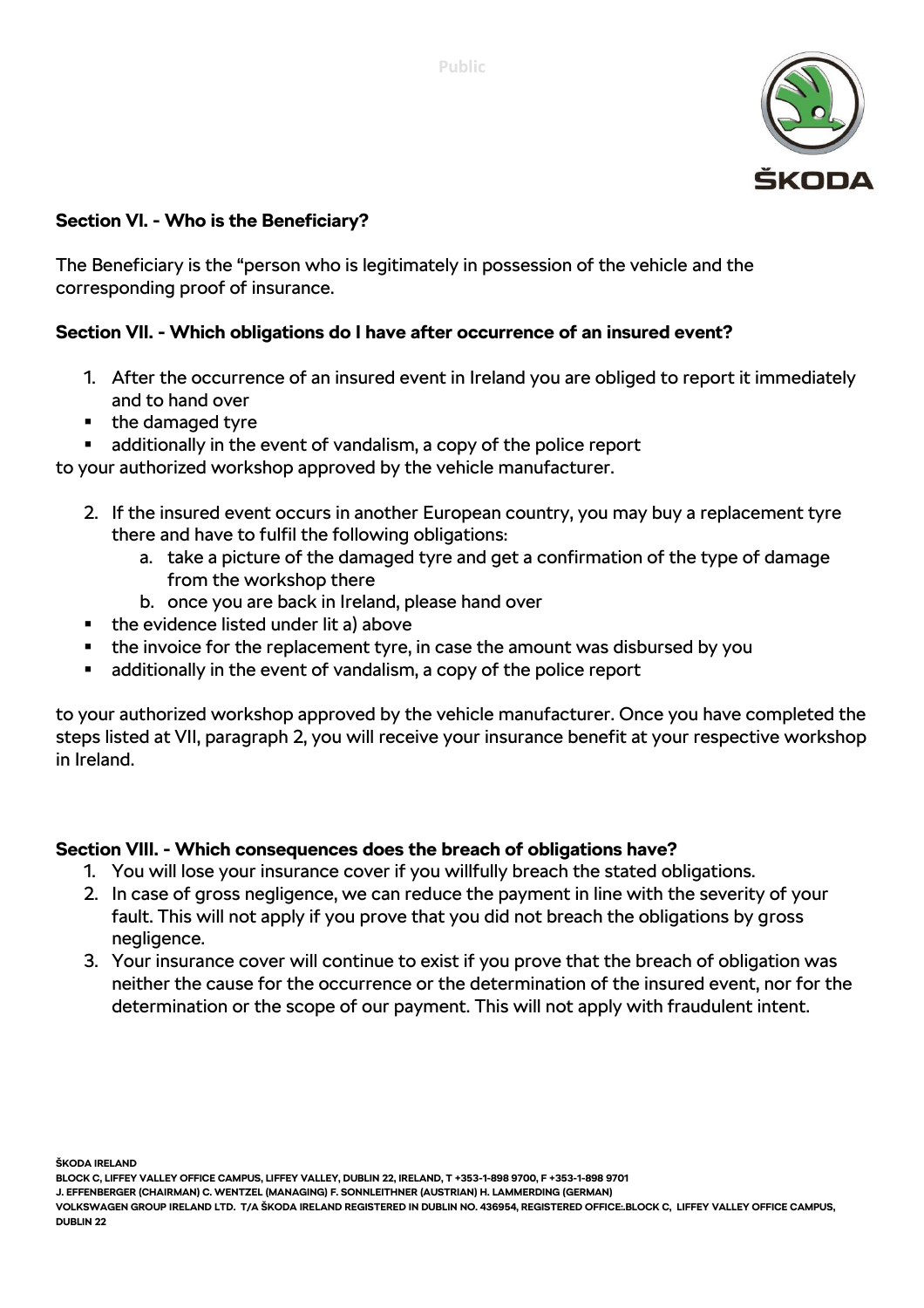

## **Section IX. - When will the insurance cover begin and end?**

- 1. The insurance cover will begin on the purchase date of your tyre.
- 2. The insurance cover for your tyre will end after the expiry of 36 months after the purchase date or with the occurrence of a damaging event on your insured tyre.

# **Section X. - Law which is to be applied and court of jurisdiction**

- 1. Irish law applies to the contract.
- 2. If you would like to clarify something with us in court you can direct your action at the following courts of jurisdiction:
	- a. our registered seat or
	- b. the court of your place of residence at the time when the action is filed or
	- c. your customary place of abode.
- 3. If we have something to clarify with you in court, the court at your place of residence or your customary place of abode will have jurisdiction.

## **Section XI. - What can I do in case of a complaint?**

- 1. In case of a complaint against Volkswagen Versicherung AG, you can make your complaint:
	- a. in writing, to our address: Volkswagen Versicherung AG, mailbox GH-GWEZ, subject "Tyre Insurance", Gifhorner Straße 57, 38112 Braunschweig, Germany.
	- b. in person, directly at Volkswagen Versicherung AG registered office (see address above)
	- c. in electronic form via e-mail to [tyre-insurance@vwfs.com.](mailto:tyre-insurance@vwfs.com)
- 2. The response to your complaint will be delivered to you as soon as possible, but not later than within 40 days' time from the day of receipt of your complaint. In particularly complex cases - the abovementioned period may be extended but not more than up to 40 days from the day of receipt of your complaint. The response to your complaint will be delivered to you in writing by post. In case the given period has elapsed – the complaint is regarded as terminated according to the request.
- 3. In case you are a consumer, if you are not satisfied with our answer or if a six weeks period has elapsed from the day of receipt of your complaint, you can address yourself directly to the competent dispute scheme in Germany "Versicherungsombudsmann" (www.versicherungsombudsmann.de), member of FIN-NET. Details are governed by the document "Verfahrensordnung des Versicherungsombudsmanns (VomVO)", which is made

**ŠKODA IRELAND**

**BLOCK C, LIFFEY VALLEY OFFICE CAMPUS, LIFFEY VALLEY, DUBLIN 22, IRELAND, T +353-1-898 9700, F +353-1-898 9701**

**J. EFFENBERGER (CHAIRMAN) C. WENTZEL (MANAGING) F. SONNLEITHNER (AUSTRIAN) H. LAMMERDING (GERMAN)** 

**VOLKSWAGEN GROUP IRELAND LTD. T/A ŠKODA IRELAND REGISTERED IN DUBLIN NO. 436954, REGISTERED OFFICE:.BLOCK C, LIFFEY VALLEY OFFICE CAMPUS, DUBLIN 22**